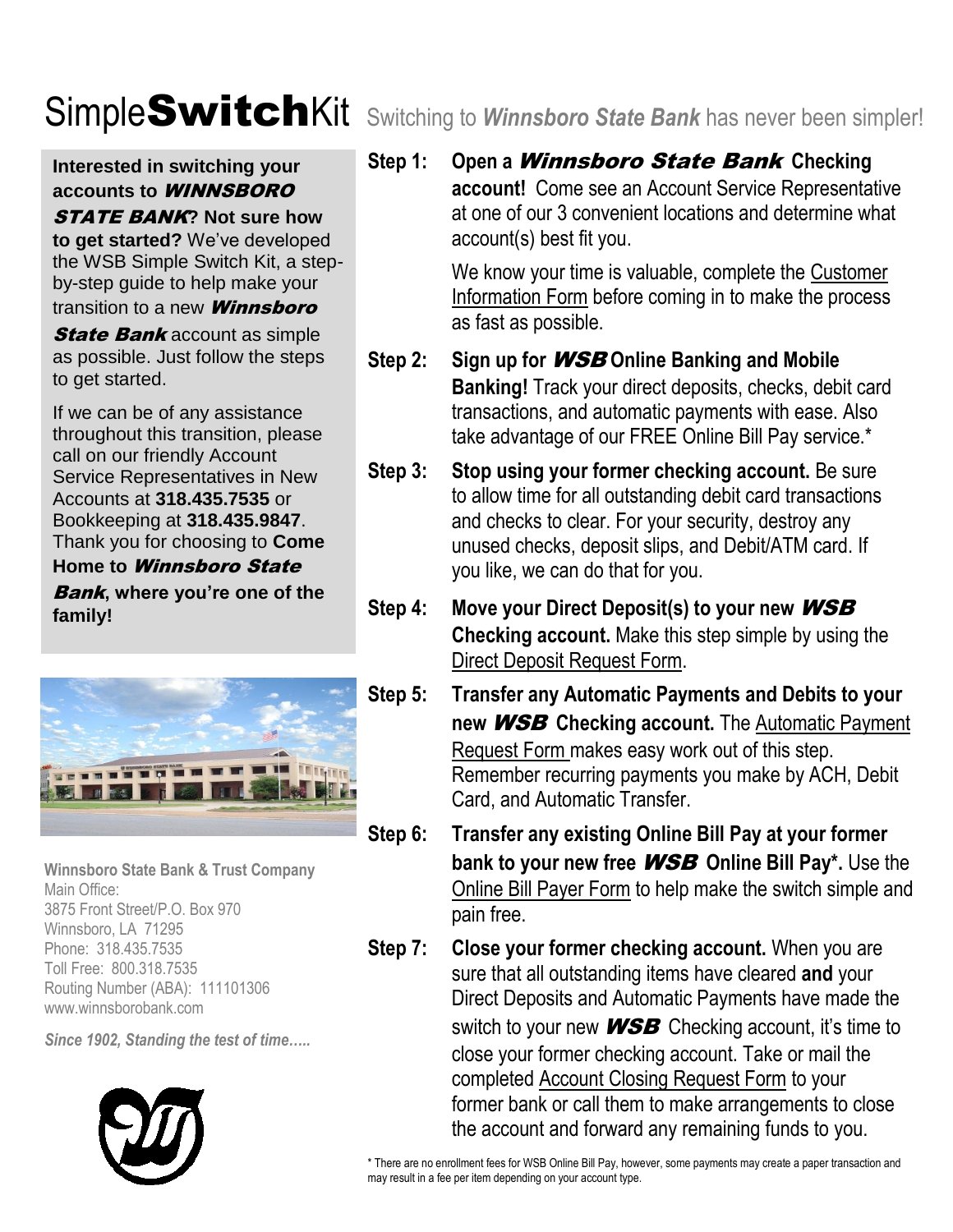| <b>CUSTOMER INFORMATION FORM</b>                                                                               |                                             |                 |                             |  |
|----------------------------------------------------------------------------------------------------------------|---------------------------------------------|-----------------|-----------------------------|--|
| <b>Primary Account Holder Information</b>                                                                      |                                             |                 |                             |  |
| Full Legal Name:                                                                                               |                                             |                 |                             |  |
| <b>Physical Address:</b>                                                                                       |                                             |                 |                             |  |
| City:                                                                                                          | State:                                      |                 | Zip:                        |  |
| Mailing Address: if different from above                                                                       |                                             |                 |                             |  |
| City;                                                                                                          | Sate:                                       |                 | Zip:                        |  |
| Home Phone:                                                                                                    | Work Phone:                                 |                 | Mobile Phone:               |  |
| Drivers License/ID #:                                                                                          | <b>Issue Date:</b>                          |                 | Exp. Date:                  |  |
| Employer:                                                                                                      |                                             | Position/Title: |                             |  |
| E-mail Address:                                                                                                |                                             |                 |                             |  |
|                                                                                                                | <b>Secondary Account Holder Information</b> |                 |                             |  |
| Full Legal Name:                                                                                               |                                             |                 |                             |  |
| <b>Physical Address:</b>                                                                                       |                                             |                 |                             |  |
| City:                                                                                                          | State:                                      |                 | Zip:                        |  |
| Mailing Address: if different from above                                                                       |                                             |                 |                             |  |
| City:                                                                                                          | State:                                      |                 | Zip:                        |  |
| Home Phone:                                                                                                    | <b>Work Phone:</b>                          |                 | Mobile Phone:               |  |
| Drivers License/ID #:                                                                                          | <b>Issue Date:</b>                          |                 | Exp. Date:                  |  |
| Employer:                                                                                                      | Position/Title:                             |                 |                             |  |
| E-mail Address:                                                                                                |                                             |                 |                             |  |
| <b>Accounts and Services</b>                                                                                   |                                             |                 |                             |  |
| Please check the Accounts and Services you are currently using and/or may wish to use.<br>*Pending<br>approval |                                             |                 |                             |  |
| $\Box$ Personal Checking Account                                                                               | $\Box$ Business Checking Account            |                 | $\Box$ FREE Online Bill Pay |  |
| □ Interest Bearing Personal Checking                                                                           | $\Box$ Interest Bearing Business Checking   |                 | $\Box$ Safe Deposit Box     |  |
| □ Personal Savings Account                                                                                     | $\Box$ Business Savings Account             |                 | □ Consumer Loan/Line*       |  |
| $\Box$ Christmas Club Account                                                                                  | $\Box$ Business Certificate of Deposit      |                 | $\Box$ Business Loan/Line*  |  |
| $\Box$ Individual Retirement Account                                                                           | □ Debit/ATM Card                            |                 | □ Mortgage Loan*            |  |
| □ Health Savings Account                                                                                       | □ Online Banking                            |                 | □ Construction Loan*        |  |
| $\Box$ Personal Certificate of Deposit                                                                         | □ Mobile Banking<br>$\Box$ Other:           |                 |                             |  |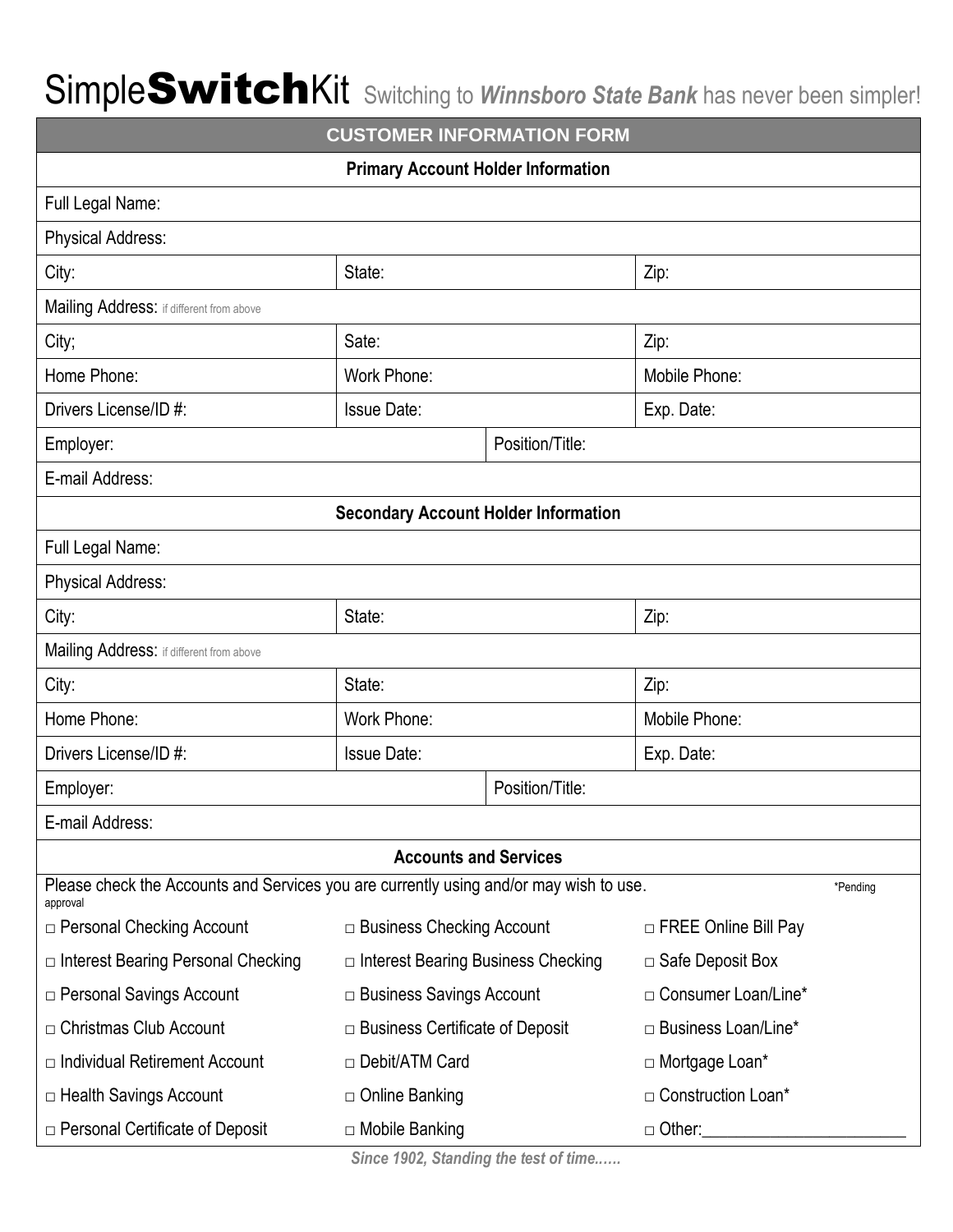## **Direct Deposit Request Instructions**

## **Direct Deposits**

Use your previous bank statements and our handy checklist to identify the Direct Deposits you need to switch to your new WSB **Checking account.**

### **Direct Deposit Checklist**

| <b>Payment</b>             | <b>Company</b> | <b>Account Number</b> | <b>Amount</b> | Date of<br><b>Payment</b> |
|----------------------------|----------------|-----------------------|---------------|---------------------------|
| Employee Payroll           |                |                       |               |                           |
| Pension/Retirement         |                |                       |               |                           |
| <b>Social Security</b>     |                |                       |               |                           |
| <b>Supplement Security</b> |                |                       |               |                           |
| VA Compensation            |                |                       |               |                           |
| Interest Income            |                |                       |               |                           |
| Investment Income          |                |                       |               |                           |
| <b>Dividends</b>           |                |                       |               |                           |
| Other:                     |                |                       |               |                           |

Use the Direct Deposit Request Form to notify depositors of your new WSB **Checking account** information. **Before** you send out the form be sure to check with your employer or source of income to make sure no other forms are required.

#### **Helpful Phone Numbers and Web Sites**

| Social Security Administration   | 800.772.1213                 | www.ssa.gov/deposit/howtosign.htm |
|----------------------------------|------------------------------|-----------------------------------|
| Office of Personnel Management   | 888.767.6738                 | www.opm.gov                       |
| <b>Railroad Retirement Board</b> | 800.808.0772                 | www.rrb.gov                       |
| Department of Veteran Affairs    | 877.838.2778 or 800.827.1000 | www.va.gov                        |

### **After** you have sent the Direct Deposit Request Form:

- 1. Confirm with your employer or source of income that forms were received and processed.
- 2. Maintain your former checking account until the switch is complete.
- 3. Monitor you new WSB **Checking account** through WSB Internet or Mobile Banking, or call Bookkeeping at 318.435.9847 to verify receipt of your Direct Deposit(s).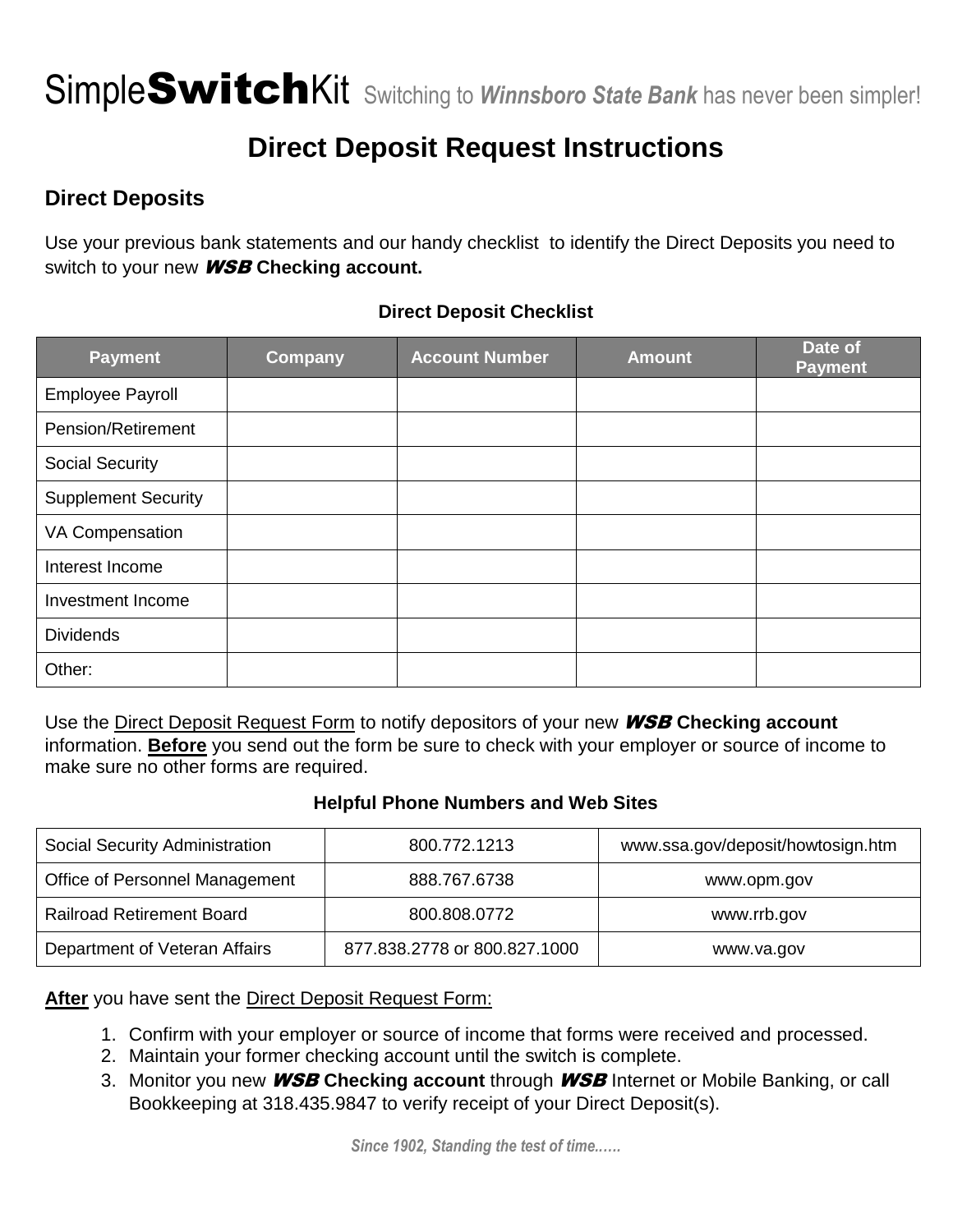## **Direct Deposit Request Form**

Company Name:

Address:

City, State, Zip

### **RE: Switching My Direct Deposit to a New Account**

I have recently changed financial institutions and would like to update my Direct Deposit information. Please discontinue my current direct deposit and begin making direct deposits into my new WSB **Checking account**.

If you have any questions regarding this matter, please contact me by mail or call me at the phone number provided below.

I am aware that some automatic deposits may require advance notice of changes and that depending on the timing of this request my next deposit may not be sent to my new bank account.

Thank you for your prompt assistance in this matter.

Sincerely,

| <b>Authorized Signature</b> | Date |
|-----------------------------|------|
|-----------------------------|------|

| <b>Direct Deposit Information</b>          |       |                               |              |
|--------------------------------------------|-------|-------------------------------|--------------|
| Name:                                      |       | SSN or Employee No.           |              |
| Address:                                   | City: |                               | State & Zip: |
| Home Phone:                                |       | Mobile Phone:                 |              |
| Former Bank Name:                          |       | <b>Routing Number:</b>        |              |
| <b>Former Account Number:</b>              |       | Amount of Deposit:            |              |
| NEW Bank Name: <i>Winnsboro State Bank</i> |       | NEW Routing Number: 111101306 |              |
| NEW Account Number:                        |       | Amount of Deposit:            |              |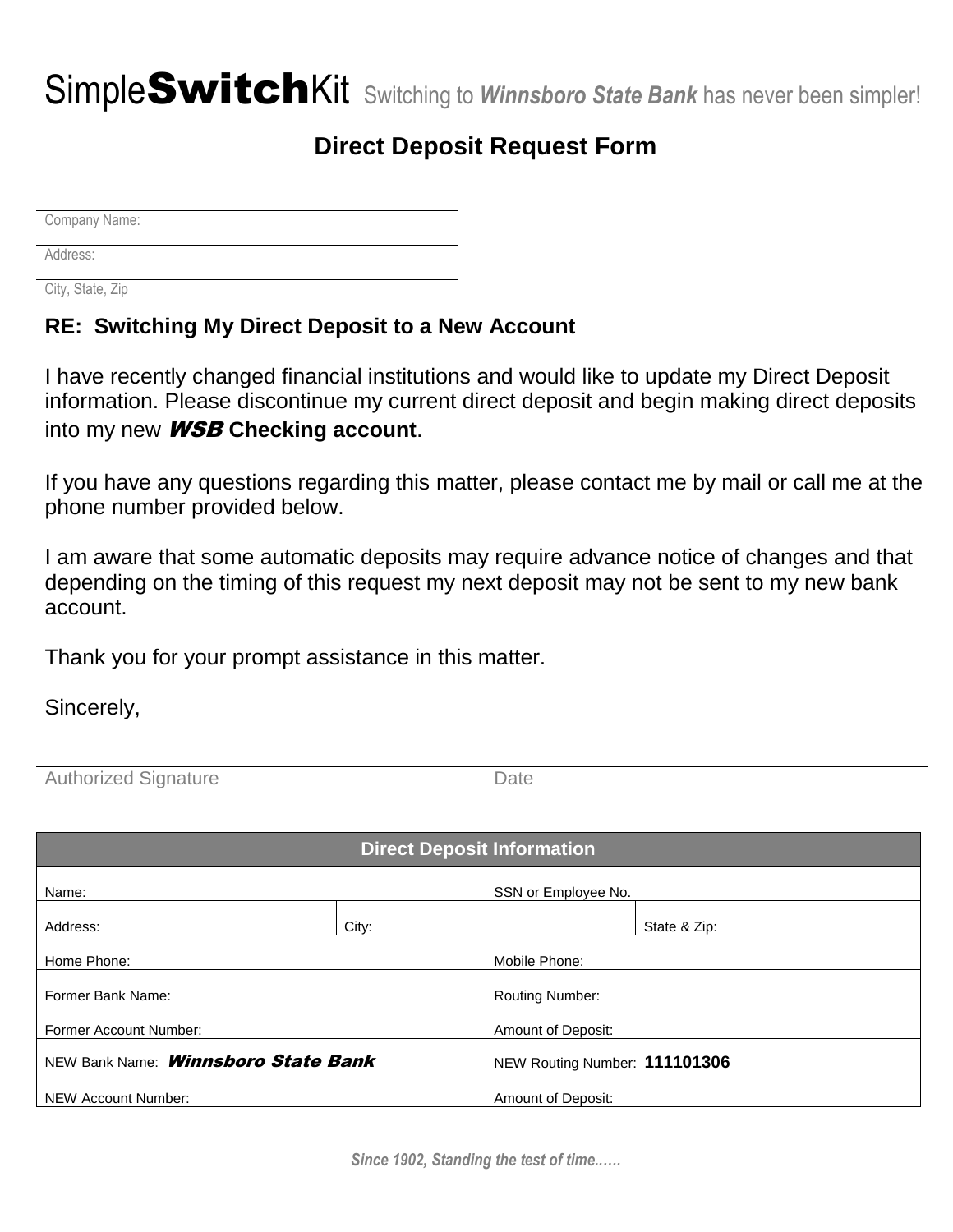## **Automatic Payment Request Instructions**

## **Automatic Payments**

Use your previous bank statements and our handy checklist to identify the Automatic Payments and Debits you need to switch to your new WSB **Checking account.** 

## **Payment Company Account Number Amount Date of Payment Mortgage/Rent Auto Loans Insurance Electric Telephone Cable/TV Cell Phone Gas/Oil Water Internet Provider Credit Cards Daycare Tuition/School Trash Removal Other:**

### **Automatic Payment Checklist**

Use the Automatic Payment Request Form to notify debiting companies of your new WSB **Checking account** information. **Before** you send out the form be sure to check with these companies to make sure no other forms are required. You may be able to make changes to account information online.

**After** you have sent the Automatic Payment Request Forms:

- 1. Confirm with companies that forms were received and processed.
- 2. Maintain your former checking account until the switch is complete.
- 3. Monitor you new WSB **Checking account** through WSB Internet or Mobile Banking, or call Bookkeeping at 318.435.9847 to verify debits have been posted.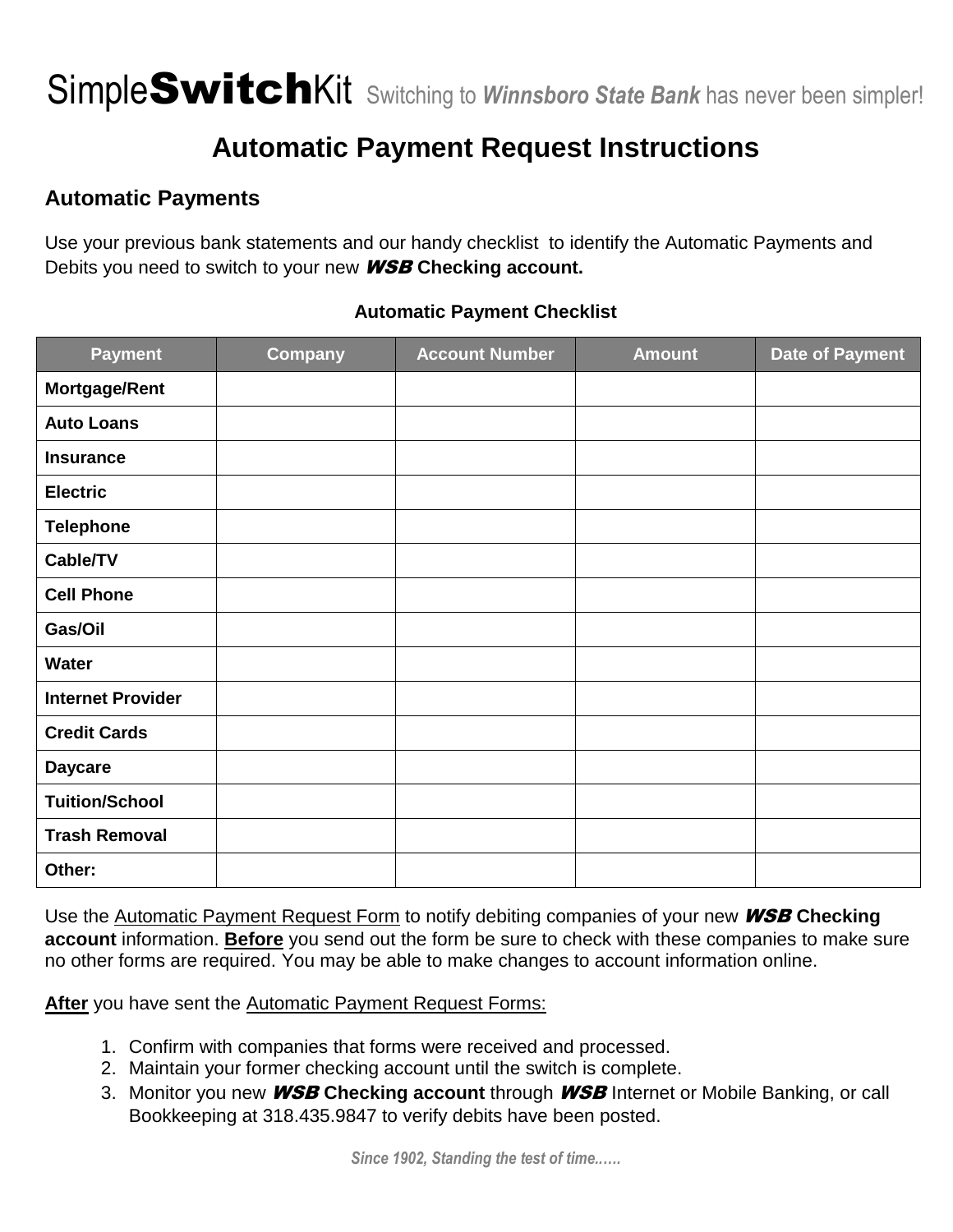## **Automatic Payment Request Form**

Company Name:

Address:

City, State, Zip

### **RE: Switching My Automatic Payments to a New Account**

#### **Attn: Accounts Receivable/Accounting**

I have recently changed financial institutions and would like to update my automatic payment information. Please discontinue my current debit arrangement and begin making automatic withdrawals from my new WSB **Checking account**.

If you have any questions regarding this matter, please contact me by mail or call me at the phone number provided below.

I am aware that some automatic withdrawals may require advance notice of changes and that depending on the timing of this request my next automatic payment may not be withdrawn from my new bank account.

Thank you for your prompt assistance in this matter.

Sincerely,

Authorized Signature **Date** 

| <b>Automatic Payment Information</b>       |       |                               |              |
|--------------------------------------------|-------|-------------------------------|--------------|
| Name:                                      |       | Payee Name:                   |              |
| Address:                                   | City: |                               | State & Zip: |
| Home Phone:                                |       | Mobile Phone:                 |              |
| Former Bank Name:                          |       | <b>Routing Number:</b>        |              |
| <b>Former Account Number:</b>              |       | Amount of Debit:              |              |
| NEW Bank Name: <b>Winnsboro State Bank</b> |       | NEW Routing Number: 111101306 |              |
| NEW Account Number:                        |       | Amount of Deposit:            |              |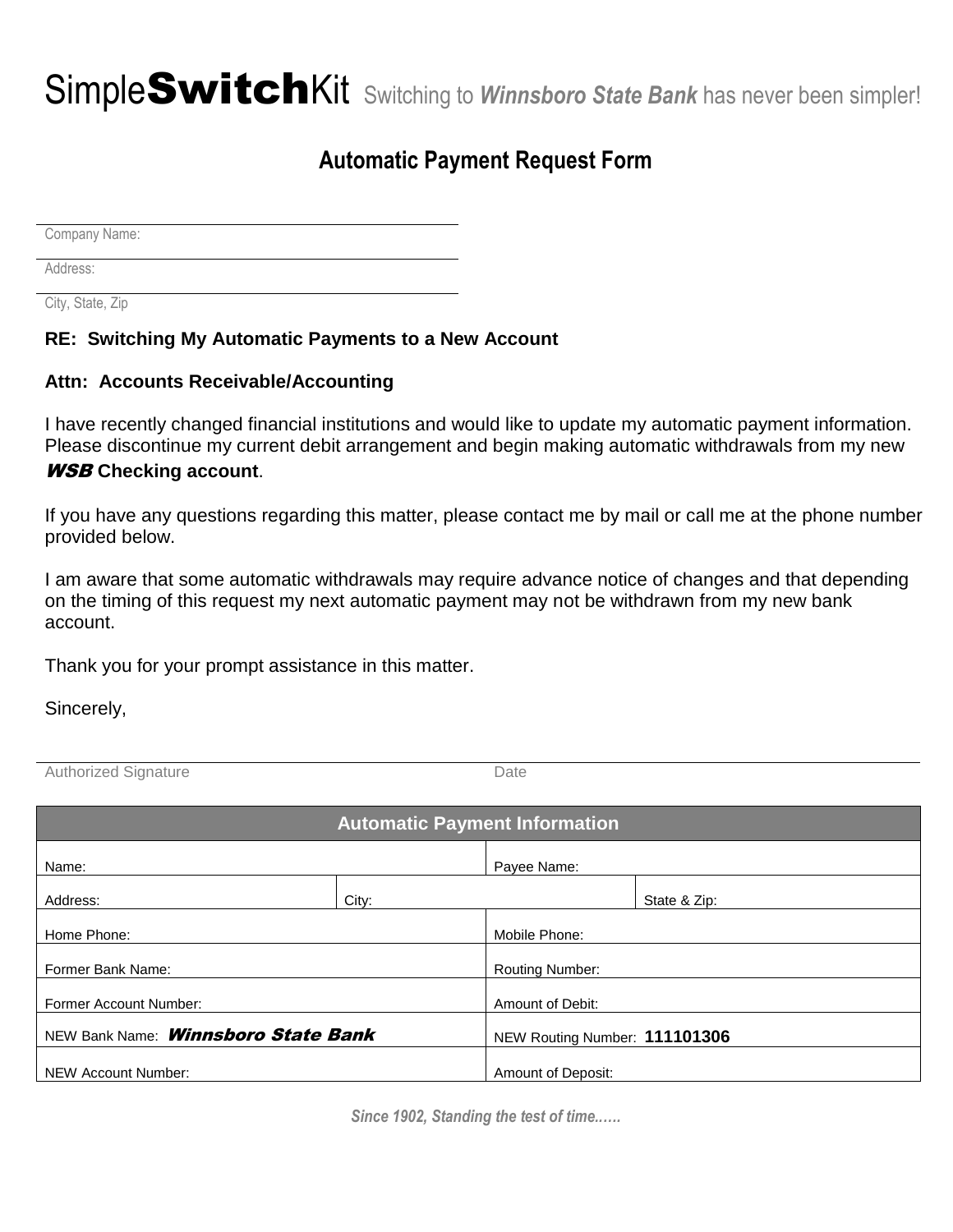## **Online Bill Pay Form**

### **Instructions:**

- 1. Be sure that you have successfully enrolled in free WSB **Online Bill Pay**.\* Go to [www.winnsborobank.com](http://www.winnsborobank.com/) and use the log-in information provided at account opening to log-in and familiarize yourself with our bill pay system. If you need assistance, please feel free to call our Online Banking Department at 318.435.7535.
- 2. Visit your former bank's website and use our simple Online Bill Pay Form to record all accounts that you have enrolled in Online Bill Pay with your former bank. List the company name, mailing address, phone number, and account number(s).
- 3. Add any additional accounts to the Online Bill Pay Form that you would like to setup for the first time. Be sure that you have all necessary information: company name, mailing address, phone number, and account number.
- 4. **AFTER** you have entered all the accounts from the Online Bill Pay Form into the free WSB **Online Bill Pay** system, review all account information for accuracy.

\* There are no enrollment fees for WSB Online Bill Pay, however, some payments may create a paper transaction and may result in a fee per item depending on your account type.

| Company:         | Phone: | Account Number: |  |  |
|------------------|--------|-----------------|--|--|
| Mailing Address: |        |                 |  |  |
| Company:         | Phone: | Account Number: |  |  |
| Mailing Address: |        |                 |  |  |
| Company:         | Phone: | Account Number: |  |  |
| Mailing Address: |        |                 |  |  |
| Company:         | Phone: | Account Number: |  |  |
| Mailing Address: |        |                 |  |  |
| Company:         | Phone: | Account Number: |  |  |
| Mailing Address: |        |                 |  |  |
| Company:         | Phone: | Account Number: |  |  |
| Mailing Address: |        |                 |  |  |
| Company:         | Phone: | Account Number: |  |  |
| Mailing Address: |        |                 |  |  |
| Company:         | Phone: | Account Number: |  |  |
| Mailing Address: |        |                 |  |  |
|                  |        |                 |  |  |

### **Online Bill Pay Accounts**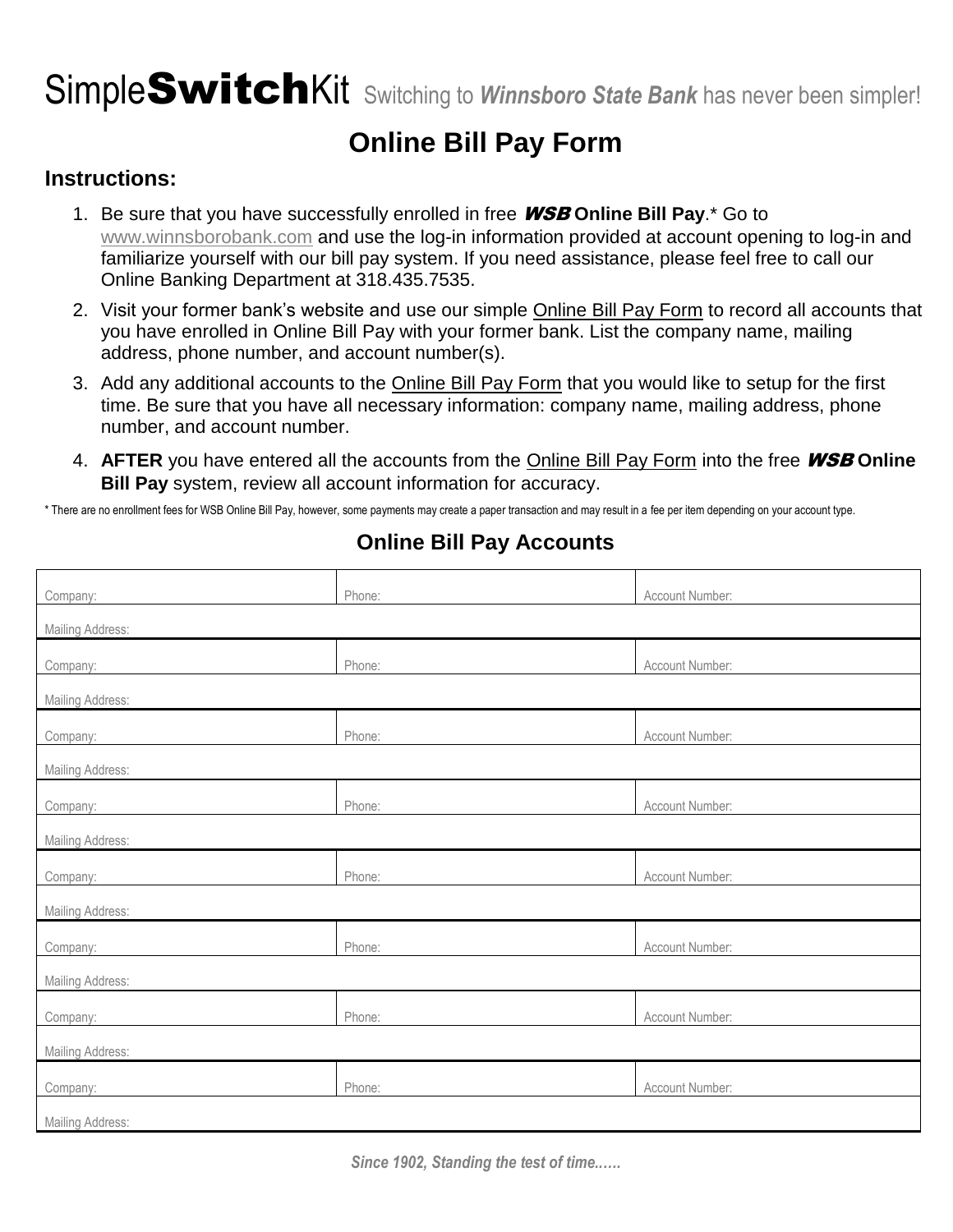## **Account Closing Request Instructions**

## **Before sending the Account Closing Request Form:** 1. Check with your former bank to make sure that no additional information or forms are required. 2. If multiple accounts are involved, please complete a form for each account. 3. Inquire about any possible penalties with respect to early withdrawal before you close the account. If the account you are closing is a Certificate of Deposit (CD) it is important to check the maturity date. You may want to delay the switch of a CD to avoid penalties. 4. Verify that all checks and automatic payments have cleared prior to submitting the Account Closing Request Form. 5. Be sure that all automatic transactions have made the switch to your new WSB **Checking Account** prior to submitting the Account Closing Request Form. **After you've sent the Account Closing Request Form:**

- 1. Check account statements from your former bank to verify that accounts have a zero balance and have been closed.
- 2. Enjoy your new WSB **Checking Account** and all the great services that **Winnsboro State Bank & Trust Company** has to offer.

#### **Winnsboro State Bank Branch Information**

Winnsboro State Bank-Main Office Winnsboro State Bank-Gilbert Branch Winnsboro State Bank-Walmart Physical Address: 3875 Front Street Physical Address: 7518 Gilbert Street Physical Address: 3360 Front Street Mailing Address: P.O. Box 970 Mailing Address: P.O. Box 717 Mailing Address: P.O. Box 970 Winnsboro, LA 71295 Gilbert, LA 71336 Winnsboro, LA 71295 Phone: 318.435.7535 Phone: 318.435.7546 Phone: 318.435.6621 Fax: 318.435.9840 or 318.735.7580 Fax: 318.435.9965 Fax: 318.435.0953